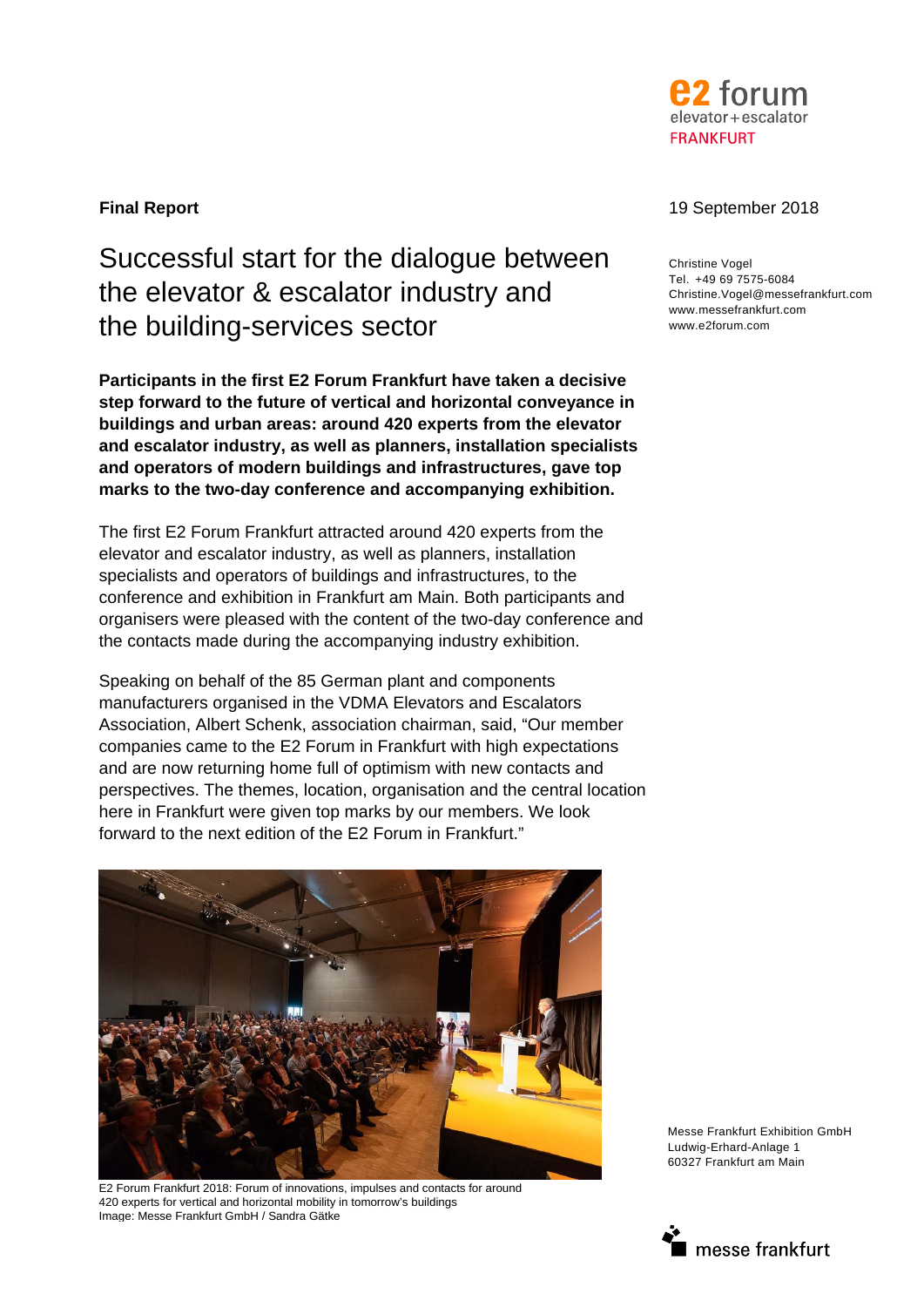"The dialogue between the elevator and escalator industry, as well as planners, installation specialists and operators has begun – and done so with great success. The conference generated valuable impulses and initiated numerous discussions while the exhibition provided the ideal setting for further discourse. The degree of expertise, the number of participants and their level of satisfaction exceeded expectations", said Wolfgang Marzin, President and Chief Executive Officer (CEO) of Messe Frankfurt, summarising the results of the two-day event.

The participants from the building-planning and operating segment also said they were extremely pleased with the event. They praised the firstclass opportunities for making contacts and, in particular, the quality and thematic spectrum covered by the conference.

Among the manufacturers of elevators, escalators, components and software exhibiting at the first E2 Forum Frankfurt were leading companies, such as Bosch Service Solutions, Cedes (Switzerland), Gebhardt, Kleemann, Kollmorgen Steuerungstechnik, Kone, Meiller Aufzugtüren, OSMA, Otis, RLS Wacon, Schindler Deutschland, Serapid, Siemens, Thyssenkrupp and Wittur. Moreover, the 35 exhibitors from Germany, Greece, Austria, Switzerland and the People's Republic of China included several start-ups, which presented their future-oriented solutions for vertical and horizontal conveyance.

## **Expert visions for buildings and infrastructure**

Under the motto 'Innovation, digitalisation and sustainability in tomorrow's buildings', the 42 speakers at the conference discussed future-oriented subjects revolving around the digital integration of elevator and escalator systems in buildings and urban infrastructures. The key-note address was given by internationally renowned engineer and architect, Professor Werner Sobek. He formulated the chances of tower blocks over the coming decades and, in view of global demographic changes, called on participants to develop sustainable and purposeful solutions for the "built-up homeland" of the future: beginning with emission-optimised energy generation without the use of fossil fuels, via building materials with maximum recyclability and lightness for greater material and energy efficiency, to the question of sensible building heights and density in urban agglomerations.

Elevators in building planning, digitalisation concepts and IoT-based solutions were the main subjects on the first day of the conference. On the second day, the expert speakers focused on digitalisation, urbanisation and sustainability, as well as the integration of verticalhorizontal mobility in and between tomorrow's buildings. The speakers' visionary concepts were accompanied by the relevant planning details. The emphasis of the lectures was on practical aspects of the interfaces to building law and the regulations covering the commissioning and operation of plant.

The conference lectures were recognised as professional-development measures by the chambers of architects in six German states: Baden-Württemberg, Brandenburg, Hesse, North Rhine-Westphalia, Saxony and Schleswig-Holstein.

E2 Forum Frankfurt

Frankfurt am Main 18 and 19 September 2018